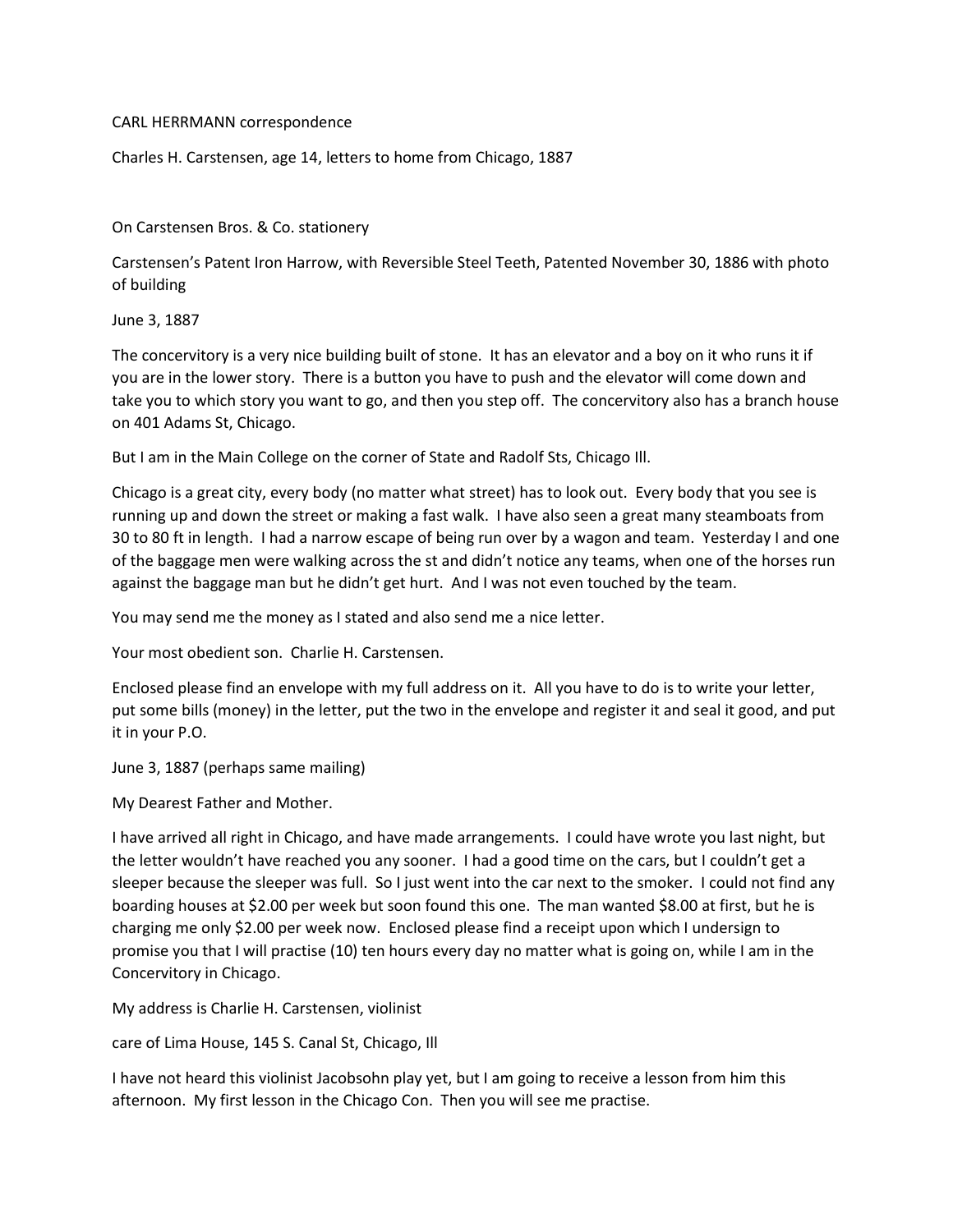You must send me a small sum of money because I am a stranger in this city. I will let Mr. Jacobsohn buy a cheap bow for me.

I will send you a catalogue of the Conservitory in extra package. Saturday will be the first concert tomorrow night.

Please write me a fine letter put in a \$10 bill and register it to me in Chicago. If there is anything in the Walnut P.O. for me send to me (see sheet no. 2), no matter what it is except catalogues.

(On the envelope):

Addressed to:

Mr. Peter C. Carstensen, blacksmith

Walnut, Iowa (Pott.Co)

I have lots of friends here. I and some of my friends of the hotel are going to Lincoln Park Sunday or tomorrow. There will be a grand concert in the Con on the \_\_ of June, 1887. I am going too (free to me).

(Enclosed sheet):

Chicago, Ill, June 3, 1887

I under sign & promise my father and mother that I will practise (10) hours per day while I am in the Chicago Con. The undersigned, Charlie H. Carstensen, violinist

Carstensen Bros stationery

\_\_\_\_\_\_\_\_\_\_\_\_\_\_\_\_\_\_\_\_\_\_\_\_\_\_\_\_\_\_\_

June 7, 1887

Dear Father and Mother.

I received your kind letter with pleasure and I found \$12.00 in it.

I do as you wanted enclosed are account of what I bought and paid for.

You asked me several questions which I now answer.

1st I paid \$40.00 in advance for 10 weeks lessons at the Concervitory.

2nd I board at the hotel called the Lima House. Mr. \_\_\_\_\_\_\_\_\_ is manager they are Germans and are fine people. The hotel is built of stone brick and is finished off in the finest style on the inside. Yesterday a farmer came in and wanted to get supper. They showed him to the dining room and as he opened the door he turned around and went to go out. They asked him why he didn't go in and he said it was too fine. So he went into an old shanty near by.

3<sup>rd</sup> They did not have a concert on the day I come there, but they had one on Saturday fore-noon. I seen the whole concert. One young man that played had taken lessons of Jacobson for over 6 years. They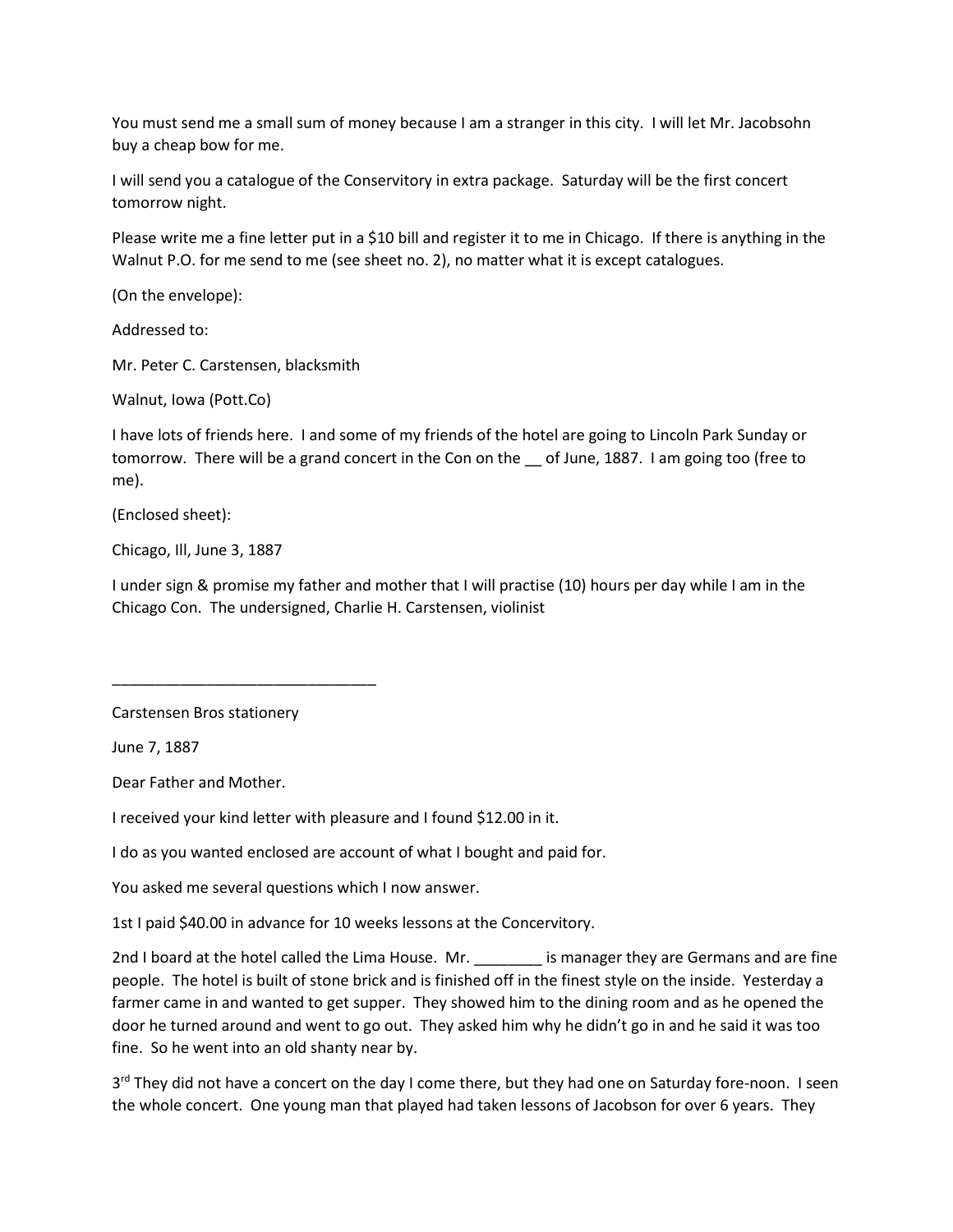gave away 1 gold & 1 silver metal to every best violinist, pianoist, & singer. The violinist that got the gold metal had played for over six (6) years. (Look - 2nd sheet)

## (2nd sheet)

4th Yes I am taking lessons of Mr. Jacobsen. He is an old man, with gray hair and bald-head. There is no doubt but that he is one of the best teachers in the United States. I have bought me a map of Chicago. It is a nice book telling the history of Chicago and also give you fine engravings of the best or finest houses in Chicago. Also it contains two maps of Chicago. Tell Mother not to be sorry for me being away because I am in a safe condition as long as I have money.

I have a nice room in the concervitory where I practise. I only take my lessons in the concervitory. I have to commence clear from the first and learn everything over, and on a different position and course altogether.

I have bought me a fine hair brush & 2 upstanding linen colars. I couldn't get paper colars to my size.

I can't take 10 hours practise because Mr. Jacobson told me not too. But I will practise 8 hrs. My eyes are getting a little better. I am feeling happy. I sent for two things which I got as a premium please send them to me when they come. I have payed my board for 2 weeks in advance (look, 3rd sheet)

(3rd sheet)

The two premiums were a bouquet & a toilet case. I did not buy a new violin bow but got mine fixed for \$7.

I hope you are all well, and happy.

Please answer my letter as quick as you can.

Yours Trully.

Your son, Charlie H. Carstensen

Enclosed find an envelope with my address.

\_\_\_\_\_\_\_\_\_\_\_\_\_\_\_\_\_\_\_\_\_\_\_\_\_\_\_\_\_\_\_\_\_\_

## June 7, 1887

Dear Father and Mother.

I write you another letter on account of Mr. Jacobsen. He says I must have a better bow and also a better violin. He says I can or rather he will buy a violin for \$72 or \$82 just as good or sounds just as good for me as one of the genuine Cremona(?) violins.

I asked him how much my violin was worth and he said that it was worth nothing. He said that he had one of those \$72 violins that I am writing about. Please answer me as soon as you can.

Your son. Charlie H. Carstensen

(Back) The man that runs the hotel that I board in his name is Sfrotz or Sfrots or Sfrotts.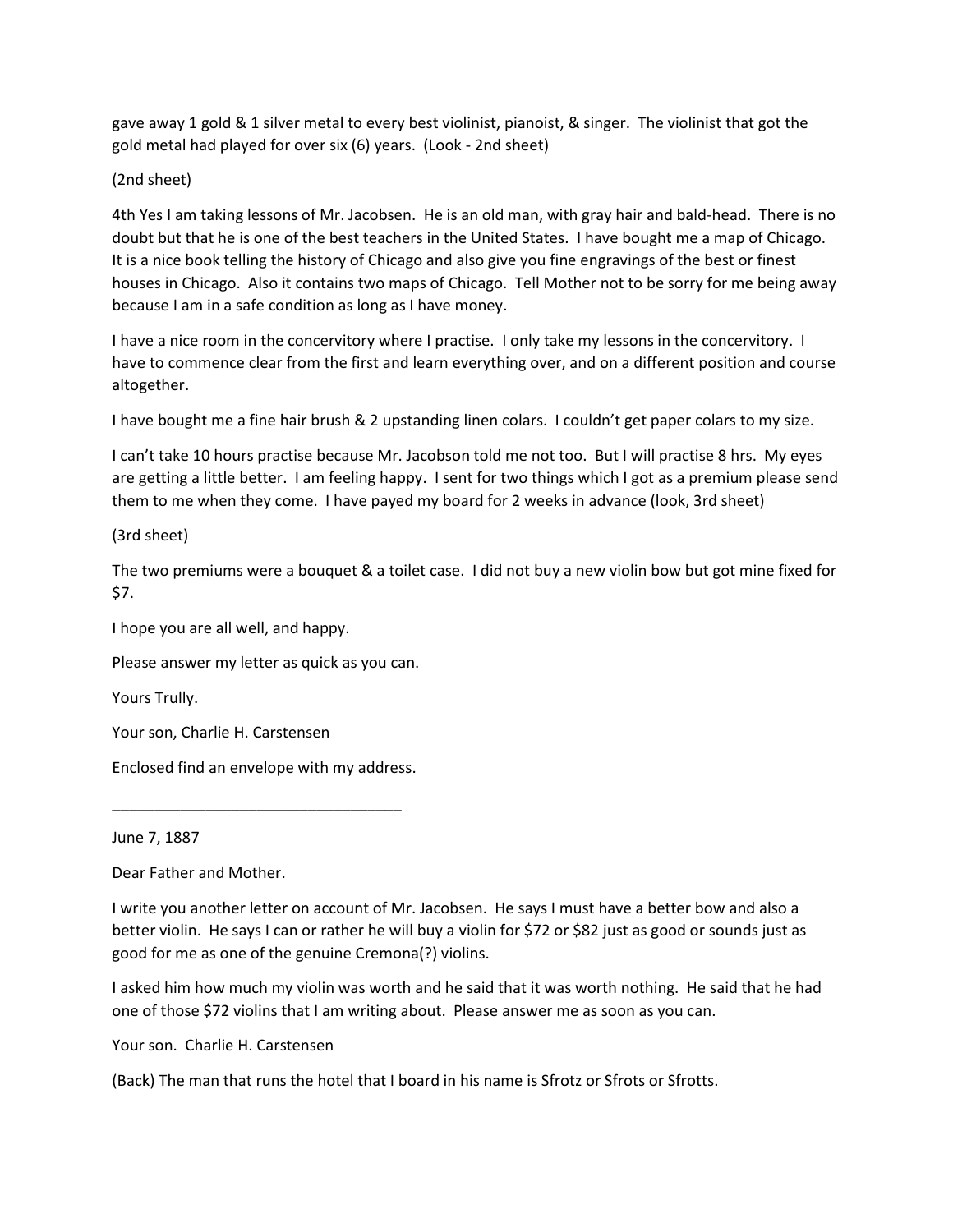Two sheets:

June 12, 1887

Dear Father and Mother.

\_\_\_\_\_\_\_\_\_\_\_\_\_\_\_\_\_\_\_\_\_\_\_\_\_\_\_\_\_\_\_\_\_\_\_

I received your kind letter and also your \$240 (?) violin from Story. I will write you just what the Prof said. 2 men and myself have tried it. Jacobsen and a violin maker of the city. I will tell you what Jacobsen said. 1st it is not a genuine Cremona, but an old German violin about 75 or 100 years old. 2nd It is not worth \$240 (?). The violin without the rest of the outfit was worth about \$100. 3rd It is not the right kind of a violin for me. Those above are the words he told me. Now I tell you that you cannot believe Jacobsen nor Story. Because Jacobsen is working for another man's violin called the Balsona Violin. I will keep Story's violin until I receive an answer from you. Jacobsen says that the violin is not worth one half the prince Story asks for it. I will write you out a letter that you may send to Story. I send it to you so that you may read it. Did you deposit any money at the depot? Please let me know. If you did not have to deposit any money let me know and I might send the violin back to Story from here and it wouldn't cost so much. I would like to keep all the outfit except the violin. You may offer Story \$24 and my case and bow for the rest of the outfit all except the violin. I will write it in the letter I want you to send Story.

You will please send me some more money?

I cannot get board for \$2 per week any more I have to pay \$6.00 per week now. You may send me \$12 or \$10 just as you wish you may put it in bills in the letter and register it because then I won't have so much trouble in getting my money. As soon as I receive an answer from you I do as you tell.

I will send it to you or to Story from here.

\_\_\_\_\_\_\_\_\_\_\_\_\_\_\_\_\_\_\_\_\_\_\_\_\_\_\_\_\_\_\_\_\_\_\_\_\_\_\_

I enclose a better you may take the letter out & read it then put it in again and send it to Story.

Hoping to receive a letter from you soon. I remain, Your Son

Charlie H. Carstensen

Ps - how is your Brass-Band getting along. Be sure and send that letter I enclose to Story. I enclosed so you might read it.

June 15, 1887

Mr. C.W. Story

Boston, Mass

Dear Sir,

Your violin was sent to me in Chicago. I opened the box took the violin out and looked it over. The first thing I found out was that it was not a genuine Cremona, but an old German violin perhaps 75 or 100 years of age. 2nd It had not the tone of a genuine Cremona violin and was worth about 75 or 100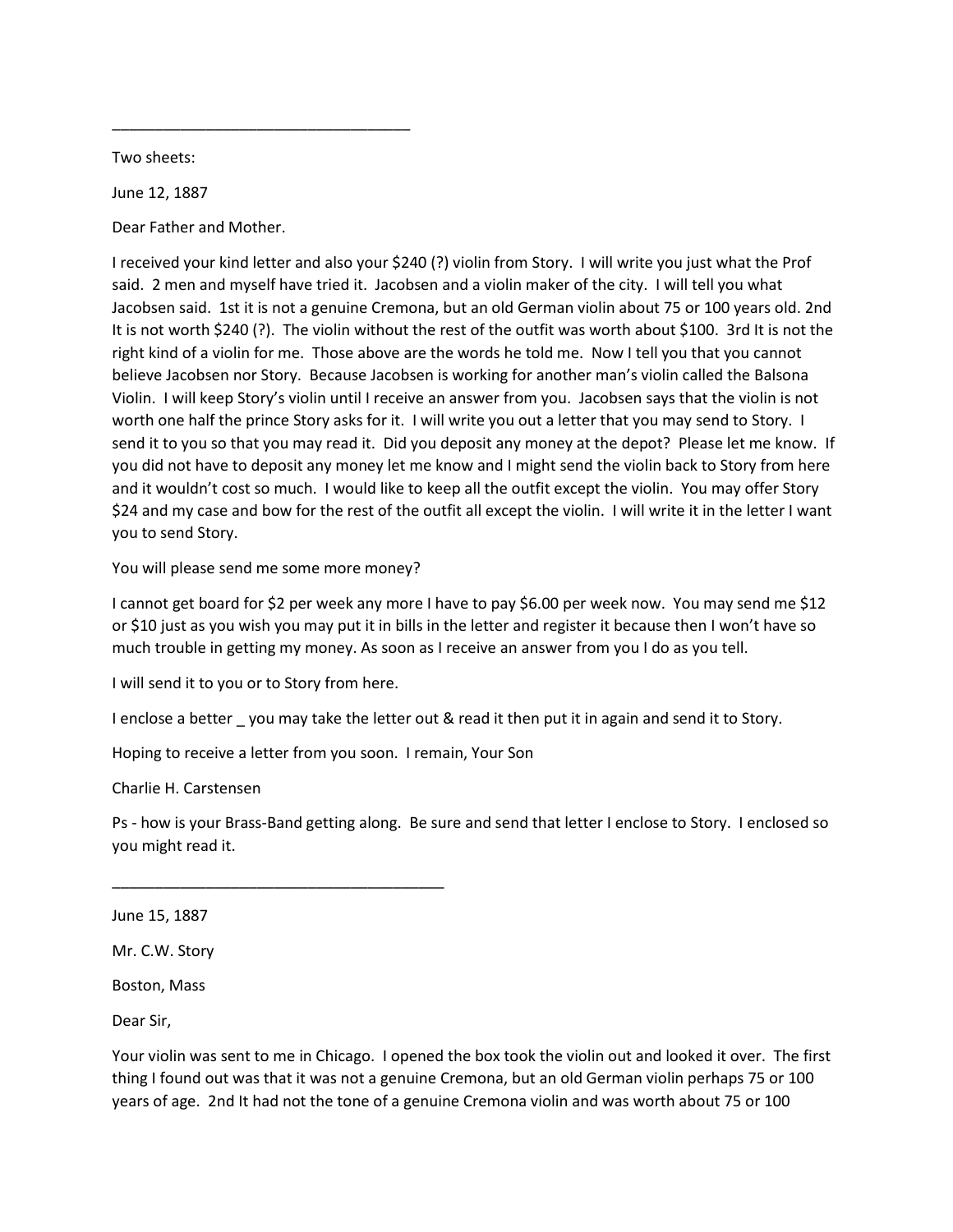dollars without the rest of the outfit. 3rd It has not got the quality of tone. This violin has been tested by 3 of the best musical men in Chicago. Each one gave his own therie separate, beside I gave mine.

I will give you \$25, my case and my bow for your case, bow, sack, chin rest, rosin & tuning \_\_\_\_, and send you, your violin in my case securely packed and prepaid. If you will take that offer. I will keep the articles mentioned. Otherwise you will receive them all.

Please answer me

Yours Trully

CHCarstensen, Chicago, Ill. Care of Lima House, 145 S. Canal St.

\_\_\_\_\_\_\_\_\_\_\_\_\_\_\_\_\_\_\_\_\_\_\_\_\_\_\_\_\_\_\_\_\_\_\_\_\_\_\_\_\_

June 19, 1887

Dear Father and Mother

I have sent back Story's violin by Adam's Express, prepaid to Boston.

Enclosed please find a slip on which Mr. Jacobsen has written in German about the \$100 violin.

You will have to send the money to me and I will make payments with Mr. Jacobsen.

He will select one for me. He says that if I get it once I will have one for life, that is I won't need any better. it is called the Balsom violin.

Please answer me as soon as you can.

Your most obedient son.

Charlie H. Carstensen

(Back) We did not see much in Lincoln Park as we did not stay long enough. There is a small lake about 40 or 50 ft wide where we took a boat ride for 2 hours.

June 22, 1887

Dear Father and Mother.

I wrote you a letter before this but did not answer your questions. I will answer them now. Story's violin was better than mine, and I believe it's worth about \$40.00. I wrote him that was worth about \$20.00. I met Palmrich Johannesburg at the depot when he came. I and Palmrich have two rooms – one room for parlor and the other for bedroom, both sleep in one bed and get board for \$5.00 a week a little bit over. I am not improving in expression as well but I am improving in fast reading exercises. Canal St is a pretty rough place, that is some parts of it. The west side within 2 & 3 blocks of it is almost all restaurants, saloons and hotels.

I think I have had better players than Thomas.

\_\_\_\_\_\_\_\_\_\_\_\_\_\_\_\_\_\_\_\_\_\_\_\_\_\_\_\_\_\_\_\_\_\_\_\_\_\_\_\_\_\_\_\_

Yes I received \$5.00 in the letter you sent before the last one.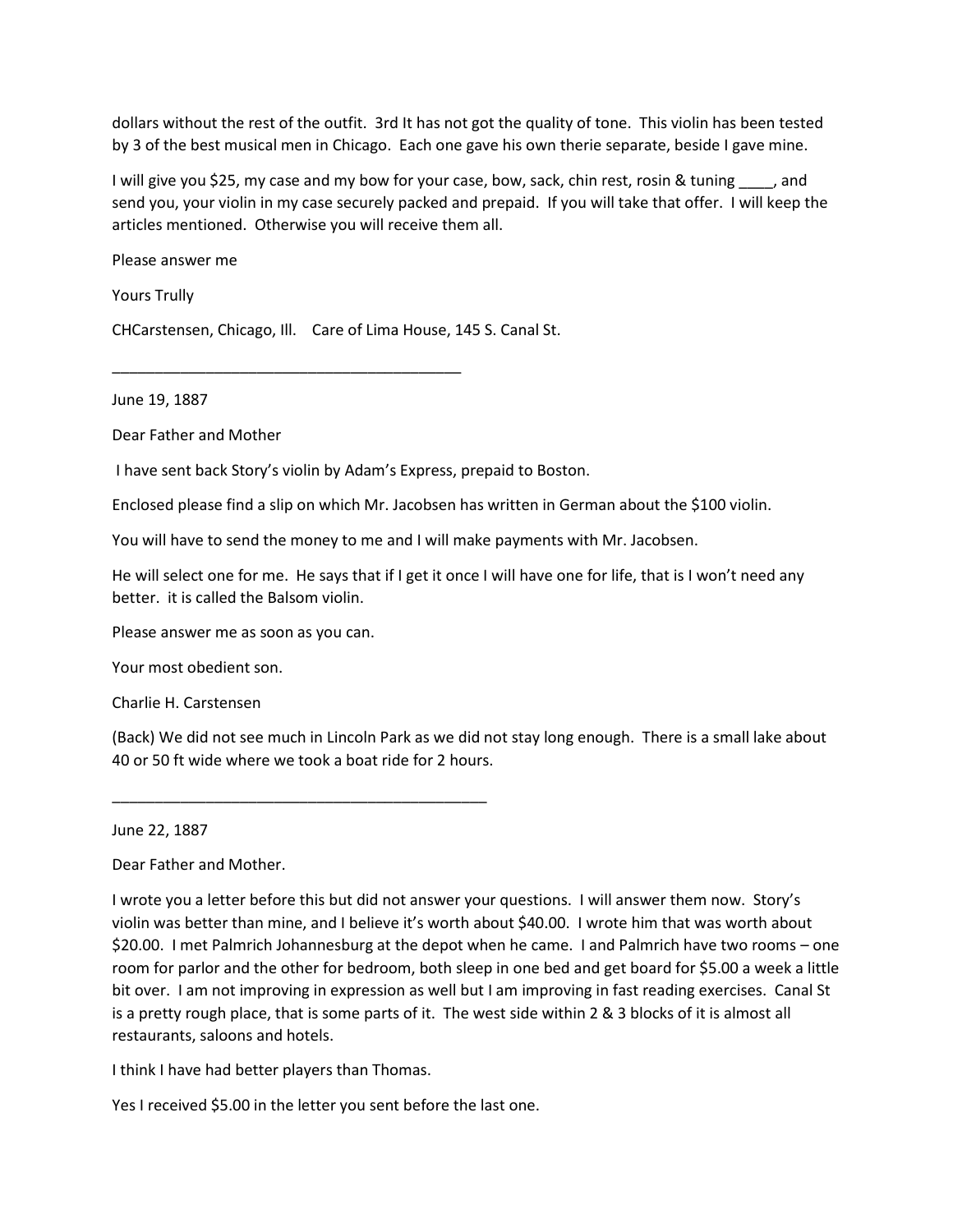The express from her to Boston for that violin of Story's was \$1.30.

The violin of or the one Jacobsen is to get for me costs \$100.

I have \$12.00 paid in advance for board, to run from the 17 June. I have the receipts to show you. I will send them if you wish to have them.

If you would send me \$16 or \$17 I would pay my board in advance to the later part of next month.

Now I must close. Your Son, Charlie H. Carstensen, violinist.

3 pages

June 28, 1887

Dear Father and Mother.

\_\_\_\_\_\_\_\_\_\_\_\_\_\_\_\_\_\_\_\_\_\_\_\_\_\_

I received your last letter just after I had send mine. I will write a short letter to Mr. Gloe (?), the implement man of Walnut.

You told me to, and I'll do it.

I have got that \$100 violin from Mr. L.S. Jacobsen. Now what I need is a good violin box, a good violin bow, & a chinrest.

Mr. Jacobsen says that he will select me an extra fine bow if I wish to have it, as he knows all about it, where to get one. My bow broke a week ago in the same place that it broke before. I was up to Mr. Jacobsen's house & saw the two violins.

He had two. one of them he had played on for a long time himself. He gave me the best one that he had. It is of a bright amber color, brighter than Mr. Copley's violin was. It has a very fine tone, and is a very fine looking instrument besides. Tel Mr. Jerry Longnecker to come up with some cattle and then come to the hotel where I board and see me. I should like to speak to him.

In regard to my \$100 violin, Mr. Jacobsen says that it is 3 or 4 times as good as Story's.

Also, he says that if I want to have an extra fine bow that is a good one and one that will last. I must get one at 20 or 25 dollars. he says I can get a good bow for 3 to 15 dollars but in a year they will be way out of shape. I shall get a leather box and a cheap chin-rest.

I must say that I like it real well but it is hard work to run over them exercises so long, playing them over and over. It tires me out. You will notice when I get home that my position is entirely different. I am not allowed to play any of my old pieces over nor even any of my pieces. So I must play his old exercises.

Mr. Jacobsen is getting to be my best friend. He acts kinder to me than Palmrich Johannesburg does.

He is going to give me a one hour lesson every day this week and charge me not a cent extra for the extra lessons.

Tell me how your  $4<sup>th</sup>$  of July turns out. I guess the new Walnut Band will turn out too.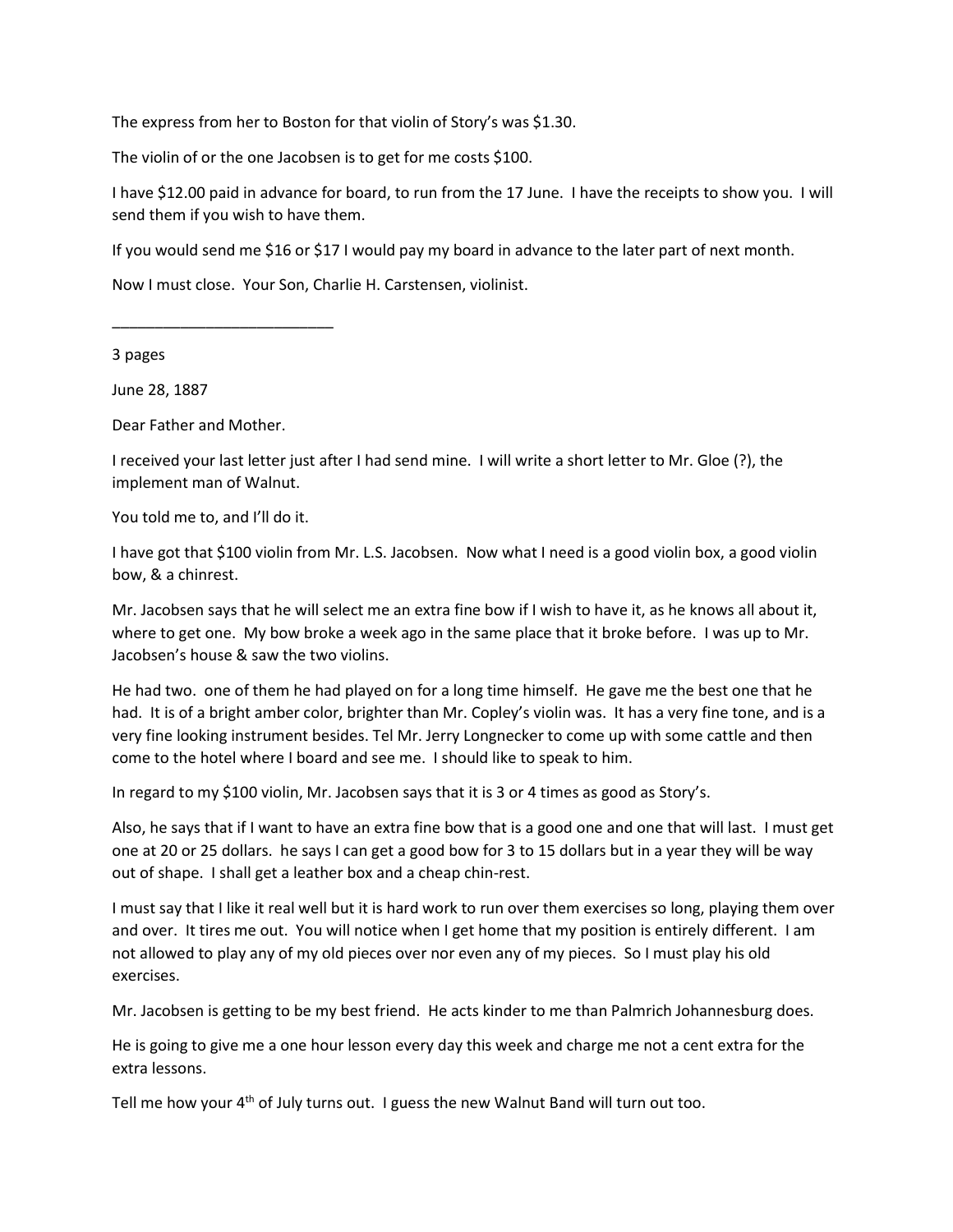Lend me some money if you can. I received your \$12.00 and your \$100.00 draft.

Mr. Jacobsen says that I am getting my lessons very good.

The Stockyards of Chicago caught on fire and killed over 2,000 hogs, about over \$2000.00 worth of stock it caught on fire and burned all day yesterday and all night and all day today. Some fires in Chicago are said to last over a week.

Now I must close, please answer me as soon as you can.

Your most obedient son

Charlie H. Carstensen

(Back) I just gave Mr. Jacobsen my draft and undersigned my name.

\_\_\_\_\_\_\_\_\_\_\_\_\_\_\_\_\_\_\_\_\_\_\_\_\_\_\_

Two pages

Dear Father & Mother

I received your kind letter yesterday so I must answer it.

Did you not receive the letter I sent off? I hope that you did? Enclosed please find my post-box key. My eyes are not getting better, as it seems they looked bad until this morning. I can't play the La Petite Pagonette (?) Waltz any more. I am not allowed to use it or any of my pieces but the exercises he gives me on account of my position. I am not learning in expression but all exercises. To play on.

I received your \$17 and have payed my board until the 17 of July 1887 when I should pay more.

Mr. Jacobsen says that I get my lessons splendid.

I have received the \$100.00 and also the \$12.00. I like the tone of the violin well. Prof. Jacobsen has played over a year on it now. It is the best violin that Mr. Jacobsen had. He said it sounds as good as a Cremona. I wrote a letter to Grandfather in Goose Lake. And a postal card to Bernie Nickelsen in Clariton.

I send you the P.O. box key. When you stick it in raise up on it and turn to your left & it will work always be sure to raise it when you have it in the key-hole.

Yes I only take my lesson in the concervitory.

Mr. Jacobsen gives me lots of extra lessons, some times 4 lessons a week. He is getting to be so good friended with me that he wants to give me extra lessons for nothing. He didn't charge me for the extra lessons.

I have not heard of nor seen the Hyde Park Concervitory yet. I am getting along well with David's Violin School No. 2 and finger exercises. They are very difficult.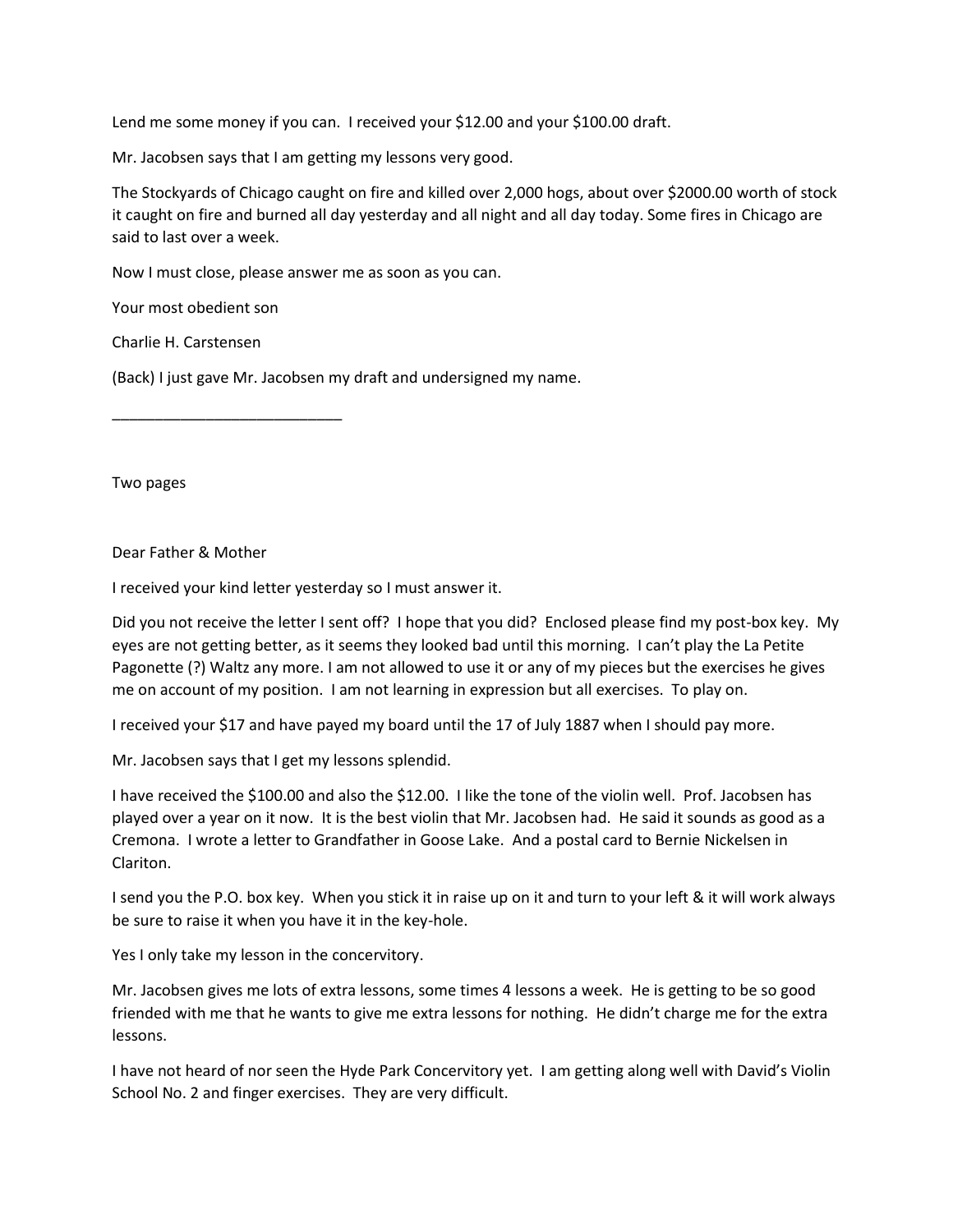I'lI send you some of my receipts for lessons and board to assure you that they are payed for. It is fingers exercises I am studying out of instead of Schneider's, as you called it in your last letter.

I hope that you will have a very happy time on the 4th of July.

Now I must close. Hoping to receive a letter here from you before the 4th of July.

I remain your most obedient son. Charlie H. Carstensen

\_\_\_\_\_\_\_\_\_\_\_\_\_\_\_\_\_\_\_\_\_\_\_\_\_\_\_\_\_\_\_\_\_\_\_\_\_\_\_\_\_\_\_

Ps - I received a letter from Story. He said that he would like to send me one more.

3 pages

July 2, 1887

Dear Father & Mother.

I have received your kind letter just one month ago. Today I am one month in Chicago. It seemed to me as if it had been but one week. I met a man in Chicago today who used to clerk for Lebeck Bros. Of Walnut Iowa last winter. He didn't have much to say. I met him in the union depot of the \_\_\_\_\_\_ railroad.

I took a lesson this morning of Mr. Jacobsen of whom I always take. Tell Jerry Longnecker that I shall be glad to meet him when he come if you have the time. Are the saloons closed in Walnut yet?

I am well and hope that you are also very well. Katie, Willie, Annie and all of you. Tell Grandmother to enclose a small sheet with your letter in the same envelope. It will make her feel happy to do so I am sure. She can write German. I have not herd of the Reno family, only somebody said that they were drunkards. I have not heard of Miss Higgins sister yet nor hunted the street up yet. I may go tomorrow. Fireworks are very cheap. Fireworks are 10 bunches for 25 cents, while in Walnut they are 10 cents a package.

Tell Katie to write me a letter too, just put it in the same envelope you put yours in when you write again. I enclose a letter for Katie.

I hope that you are all well and happy. I hope that you all will have a grand celebration and an awful good time. I guess that Willie will ask for firecrackers the very first thing. I guess that Willie has got my clocks running up to glory hallelujah, has he not.

I have to be very careful to get in time to take my lessons in the concervitory so as not to get to late. But I get there just the same & the right time.

My \$100.00 violin has got its tone in quality and soft or loud tone. Mr. Jacobsen said it sounds just as good as a genuine Cremona violin. He has played on it for over a year himself. He had them but this was the best, he got the other 2 sent to him just before I bought mine.

When I get home I am not going to play for public or for anybody for the first 3 months. I hope you won't care, because I must practise up what I have learned.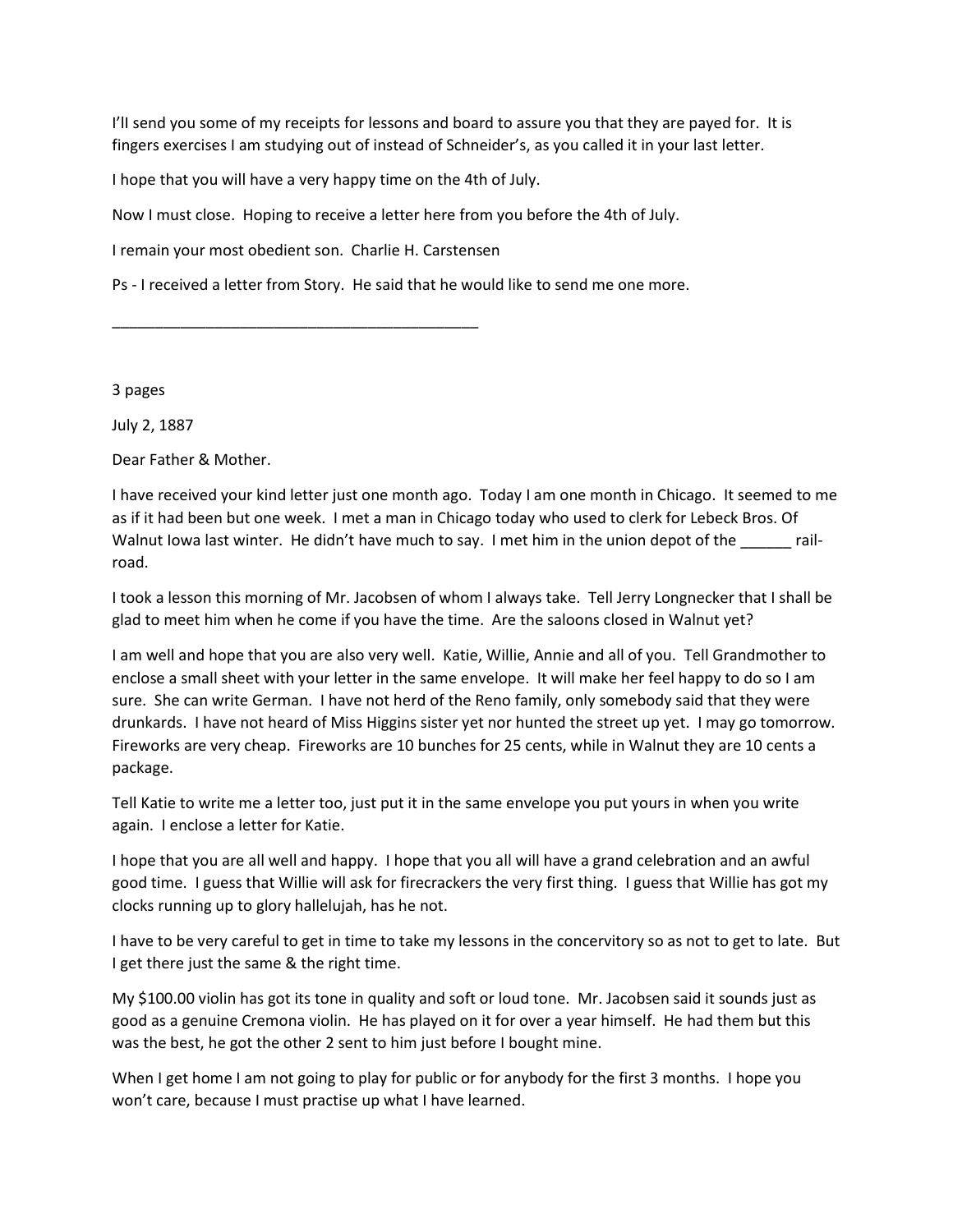I have bought some salve called Pherne Salve to cure my eyes. It cost me 25 cents if it cures. If it don't it won't cost me a cent.

Now I must close, your most obedient son. Charlie H. Carstensen

July 5, 1887

Dear Father and Mother.

\_\_\_\_\_\_\_\_\_\_\_\_\_\_\_\_\_\_\_\_\_\_\_\_\_\_\_\_\_\_\_\_\_\_

I did not receive a letter from you yet since I wrote one to you, but I write you one more. It will bring us into conversation more.

I received the last letter from you on the 28th of June 1887.

I told Mr. Jacobsen that I should stay until the 1st of Sept. And so he said is that all you, you must stay a year. 3 months is nothing. Stay a year I will make a violinist player of you when you get home you will forget what I have told you. So I said that I could not stand it to stay so long. And so he said that I should have it a little cheaper. And I said that he must write you an letter himself. And he said that he would in a month or so.

We do not know what the bow will cost yet.

My board has not run off yet but you may send me some more money so as I can pay it off when the time comes, say \$15 or \$16.

I did not go out on the 4th of July until 6 or 7 o'clock, when went out on the lake and took a nice boat ride.

Please answer me, your obedient son Charlie H. Carstensen.

(Side) Mr. Jacobsen has given me 6 extra lessons for nothing. Mr. Jacobsen is getting to be a very kind man.

(All remaining letters on plain paper)

\_\_\_\_\_\_\_\_\_\_\_\_\_\_\_\_\_\_\_\_\_\_\_\_\_\_\_\_\_\_\_\_\_\_\_\_\_\_

7/8/87

Dear Father & Mother

I received your fine letter today and must say that I should please me very much if I could stay her and take lessons a year longer. The climate has been quite healthy for me. I feel just as good or nearly as good as I do at home. You always spoke of (me getting fine potatoes?) at home, but I am here. I will tell you what they have on the table to eat. We always get more than we can eat, especially me. Breakfast – cirloin steak, potatoes, beans, bread, butter and milk, tea or coffee, sugar, salt, alastor? Fine cakes.

I will tell you what it costs to stay until Sept 1st 1888. For board \$260.00, for lessons \$104.00, making my bill \$364.00. I should like to stay a year longer. I shall promise you surely that some day you shall have every cent back and more too. It will be the best thing you can do. If you will do it, I will promise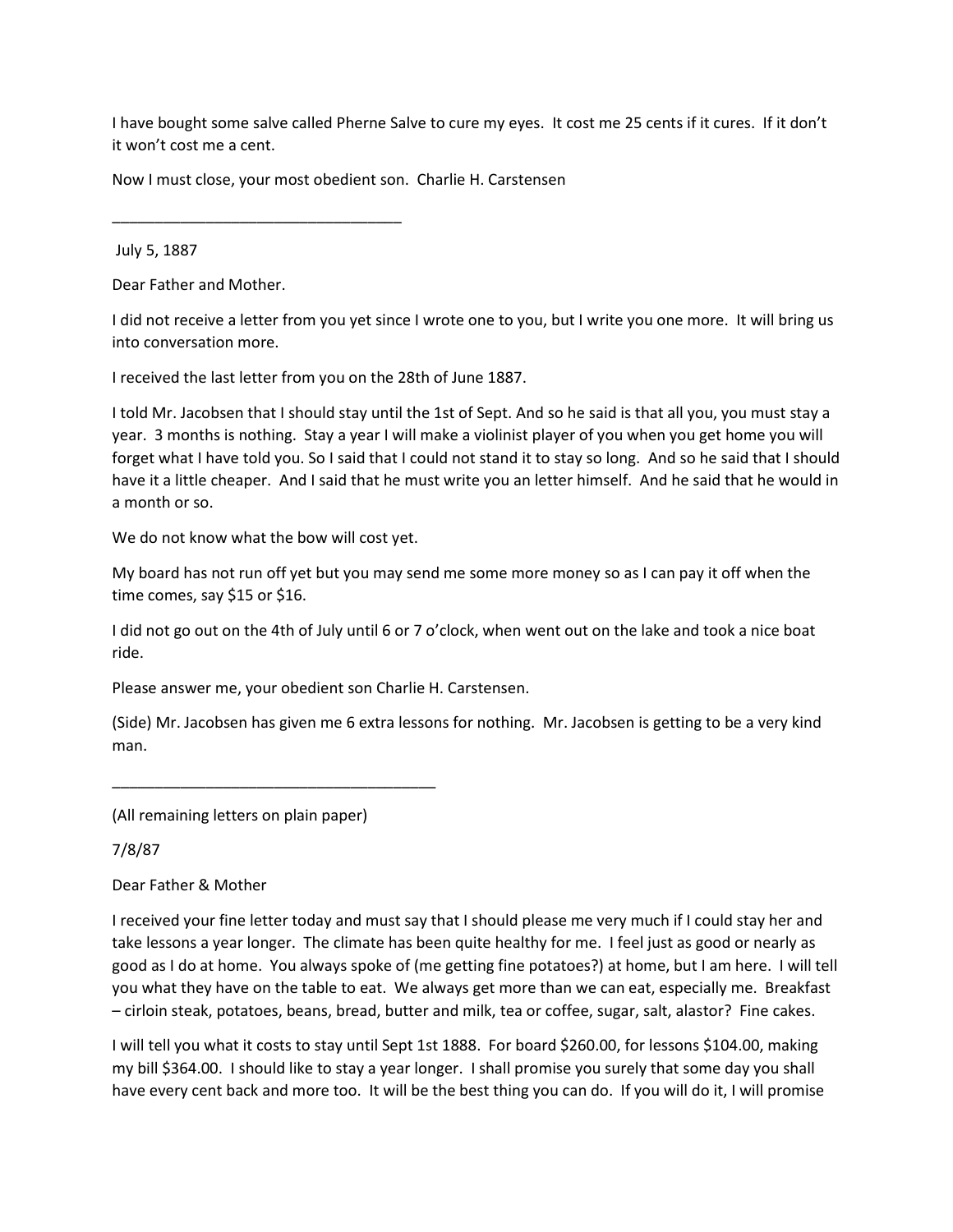you that you shall be happy in your old days. A good player can always make good money. Keep this letter but don't show it to anybody except mother. And I shall have good luck in learning.

Answer me as soon as you possibly can. Your most obedient son. Charlie H. Carstensen. (I will keep Mr. Reno's letter).

You asked me how it would be about the school. You can go to school here for nothing and still have time to practise 4 or 6 hours per day. I have been told so by some of my friends that they had very fine schools here. I should like to stay here a year if you would let me.

(Small note enclosed):

Tell Katie that I will write her soon. When I write you again. Lend me \$40 and I will come home. I will not need all of that so I will bring the balance home , I only wish to feel safe. I did not tell you yet that I had a nice large revolver. you know the 2 bottles of perfume I sent you? I \_\_\_\_ the revolver with these so it cost me nothing. Mr. Hector got me a very nice suit. It is a good one.

Answer me as soon as you can. Your son. Charlie H. Carstensen

\_\_\_\_\_\_\_\_\_\_\_\_\_\_\_\_\_\_\_\_\_\_\_\_\_\_\_\_\_\_\_\_\_\_\_\_

July 17, 1887

Dear Sister Katie.

I received your letter all right. I am well and hope you are well too.

I believe I can hear you play the piano wa out here in Chicago.

You must tell Miss Higgins to learn you how to play accompaniment on the piano.

You must not let any one see this letter but mama & papa.

Please answer me. Your brother. Charlie H. Carstensen

\_\_\_\_\_\_\_\_\_\_\_\_\_\_\_\_\_\_\_\_\_\_\_\_\_\_\_\_\_\_\_\_\_\_\_\_

July 18, 1887

Dear Father and Mother,

I received your kind letter just a moment ago, and see that you have not received the last letter I sent you. I have got the piece called Playful Rockets now.

I received those \$16.00 from you. I got that price in Root & Son Music Store. Also, I got some melodramatic music. Mr. Jacobsen said to me just in these words: You have done well in the time you have been here. But when you go home you will forget all you have learned of me, then of course that is for nothing. But if you stay a year longer I will make a violin player of you. If Mr. Jacobsen says anything he means just what he says. I hope that you will let me stay a year longer. I shall do my duty.

Palmrich is just as he was at home. I guess he is getting a little home-sick.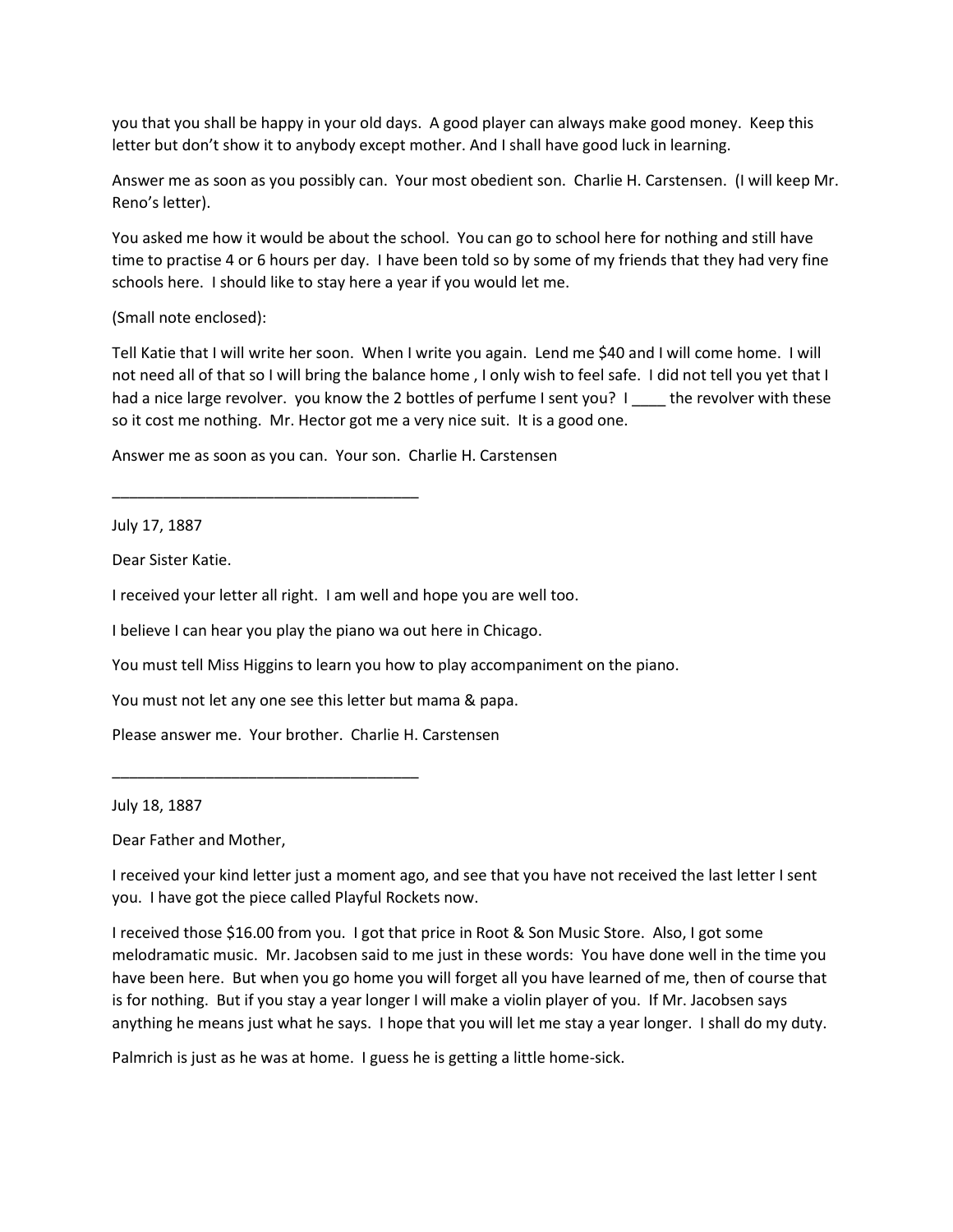You asked me if I could stand the climate. Yesterday fore-noon it was the hottest day that Chicago ever had. Over 200 people were sun-struck and brought to the hospital. I felt all right.

I think I am a little heavier than I was when I came.

These shoes of Wm Moershells are no good. They go to pieces.

I am in the very best health, and have a number of friends. Also I am very happy here. You must excuse me for writing so bad. I have been practicing all fore-noon on hard scales, and am a little tired.

I will not go out in a small boat in the lake anymore. The weather here is cool at night and hot while the sun is up. Today it is cool. I can stand it all right. I can stand all kinds of weather.

I am in good health now, and that's all I care for. When I walk on the streets I walk in the shade when I can. I wish to tell you how the streets are.

Most of the streets are paved with stones,  $\qquad \qquad$ , etc. If you would go along State St, you would see it so crowded that you could hardly get along. And everybody is in a hurry. Day before yesterday, a man got run over by a train. His 2 legs and his head were cut off.

You can't cross the street without seeing a cripple of some kind. There are cripples on every street in this city. You can see all kinds of people.

I have to learn 40 scales by heart for my next lesson.

You must write me a long letter back. And tell me all the news you know.

Your most obedient son. Charlie H. Carstensen

\_\_\_\_\_\_\_\_\_\_\_\_\_\_\_\_\_\_\_\_\_\_\_\_\_\_\_\_\_

July 22, 1887

Dear Father and Mother.

I received your kind letter this forenoon, and now sit down and write another one. I received a letter from Prof. O.J. Netter and I answered it. He said that he was teaching another class in Walnut, Iowa.

I wish to tell you that on the first floor of this hotel that I board in they have a drug store. I drawer a picture of it which I send you. Also I send you a plan of it which I made.

I was a little sick last night but I am a little better now. I was a little sick in the stomach.

Perhaps I shall go to a picnic with a clerk in the drug store below here.

I can read your writings real well. There is one thing that I have not seen since I came from home: A farmer's wagon, plow, or grain. You don't see that in this part of Chicago. They are all express wagons, cabs, omnibuses, coaches, street cars. All business houses, saloons, and hotels have done business in the new P.O. Supposed to have cost over \$1,000.000. Every time I get a registered letter, I have to go to the P.O and undersign my name on a card before I can have the letter.

I put my new violin in the box of my old violin, and ten put them in my trunk.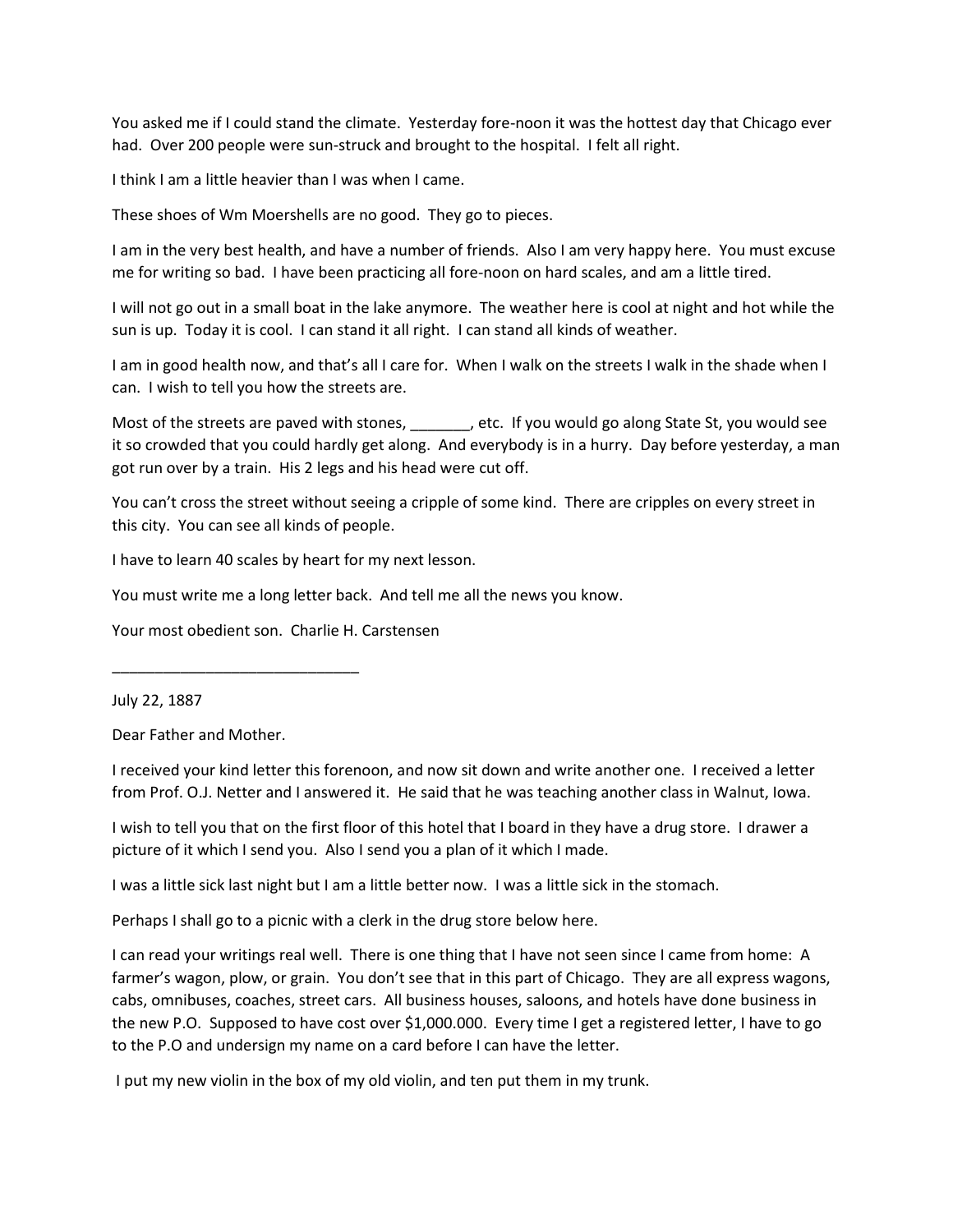I always wear linen upstanding colars now. I shall get my tintype taken and send to you. They cost 4 for \$25.

Palmrich is well.

You may send me some more money. I do not need it just yet, but I should like to use it or have it on hand so as that I have it when I need it.

I hope to receive a long letter from you soon.

My lessons run out the middle or near the middle of Aug, when I will have to pay for more lessons. Send me \$20 so that I have some on hand. Please write me how much you have given out for me in Walnut, for my trunk, etc. I want to see that every thing is correct.

Please answer me as soon as you can.

\_\_\_\_\_\_\_\_\_\_\_\_\_\_\_\_\_\_\_\_\_\_\_\_\_\_\_\_\_\_\_\_\_\_\_

Your son. Charlie H. Carstensen

July 26, 1887

Dear Father and Mother.

I received your letter last night. I wish to tell you that I shall write a letter to Mr. Johannsen. I am well and happy. I am glad to hear that you are well & happy.

Also, I hear that you did not receive the plan I made out – perhaps it will come yet. I had the 40 scales by heart. I am learning the 2nd position. I got it in my last lesson. I have the 40 scales by heart, and played them for Mr. Jacobsen.

Please tell Mr. Fred Gloe to write me a letter. I wrote him 2 times and didn't receive an answer yet.

It cost me 25 cents to hear Theodore Thomas. It was worth 1 dollar.

You must not worry of me getting sick any more. I am as well as I ever was, and I always will be. You must let me stay until Sept because I am at positions now.

I have not been allowed to play my old pieces. So I can't play a piece of music only my hard old exercises. I shall write you a letter as soon as I receive one of you or as often as you like. Be sure to send some money.

Your most obedient son. Charlie H. Carstensen.

\_\_\_\_\_\_\_\_\_\_\_\_\_\_\_\_\_\_\_\_\_\_\_\_\_\_\_\_\_\_\_\_\_\_\_\_\_\_

July 28, 1887

Dear Father and Mother.

I received your letter with \$20 in it. I have bought a cash box for you to put your money in here which I shall bring along when I come home. I lost my account book and have bought me a new one. you must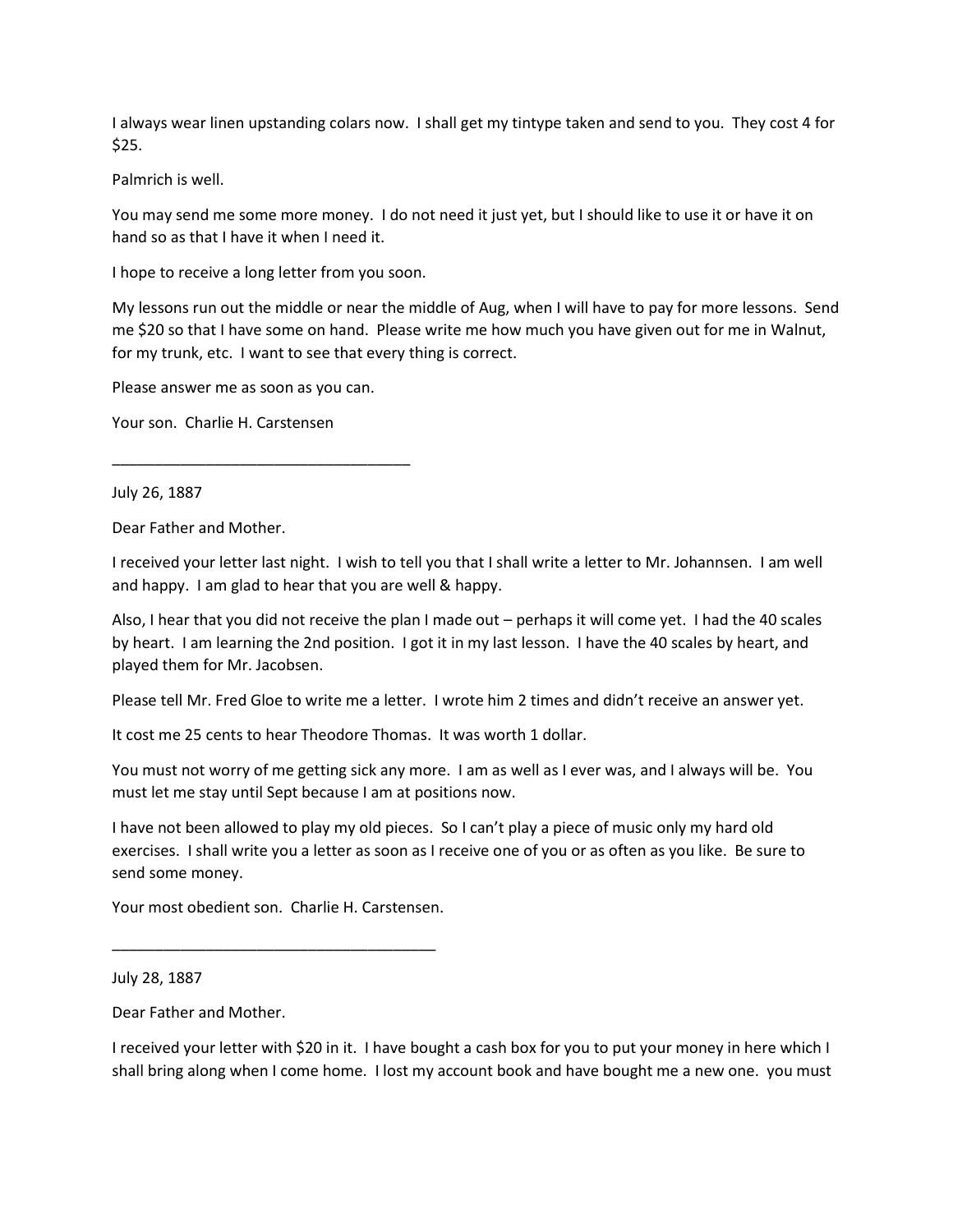wait till I write you next letter then I shall perhaps have my accounts straight. That cash box I was speaking of is very strong, with a combination lock the same as on a safe. It costs me \$2.50.

Mr. Jacobsen will perhaps write you a small letter next week. He wants to see my next lesson, then he will write you if he has time.

In your last letter you wrote as if you thought that I didn't tend to my business. I wish to tell you that if you think that I am not tending to my business and am not practicing over 6 hours a day with hard study, you may write to Mr. Jacobsen and see about it.

The reason Palmrich wanted to go away was because they do not sit as good a table as they used to, and besides he did not feel very well four being away from home. I think that was the reason he wanted to leave the hotel. Still he didn't like to leave without me I believe. It was not on any of our accounts.

You may do as you please about the lessons. I am well and so is Palmrich.

Hoping you are all in very good health. I remain, your son. Charlie H. Carstensen

Ps – please send the memorandum I made before back and I will make a memorandum of the whole thing.

August 8, 1887

Dear Father and Mother.

I received your letter together with \$20.00. I made a mistake about the lessons. My lessons hold on till Aug, Monday 12th 1887.

I shall start here on the 15 and be home thursday on the 5 o'clock train. Will that suit you?

I bought a rose-wood case for my violin. It costs \$18. I bought it of Mr. Jacobsen. he said it costs \$25. You may send me \$18.00 more.

I am in good health and I hope that you also are.

\_\_\_\_\_\_\_\_\_\_\_\_\_\_\_\_\_\_\_\_\_\_\_\_\_\_\_\_\_\_\_\_\_\_\_\_

You told mother I didn't put on stamps on the last letter I sent. I sent 3 letters and 1 postal card and put a stamp on each one, but I didn't receive an answer but an hour ago.

Every time I come to Mr. Jacobsen, for to take a less, he takes my violin, runs his fingers over it and says Ah! This is an elegant instrument, it is getting better every day. I like it myself.

I shall expect a letter from you Thursday, so answer me right away.

Your son, Charlie H. Carstensen

Ps - don't let any body see any of my letter. Not Johannsen more Palmrich when he gets home. Your son.

\_\_\_\_\_\_\_\_\_\_\_\_\_\_\_\_\_\_\_\_\_\_\_\_\_\_\_\_\_\_\_\_\_\_\_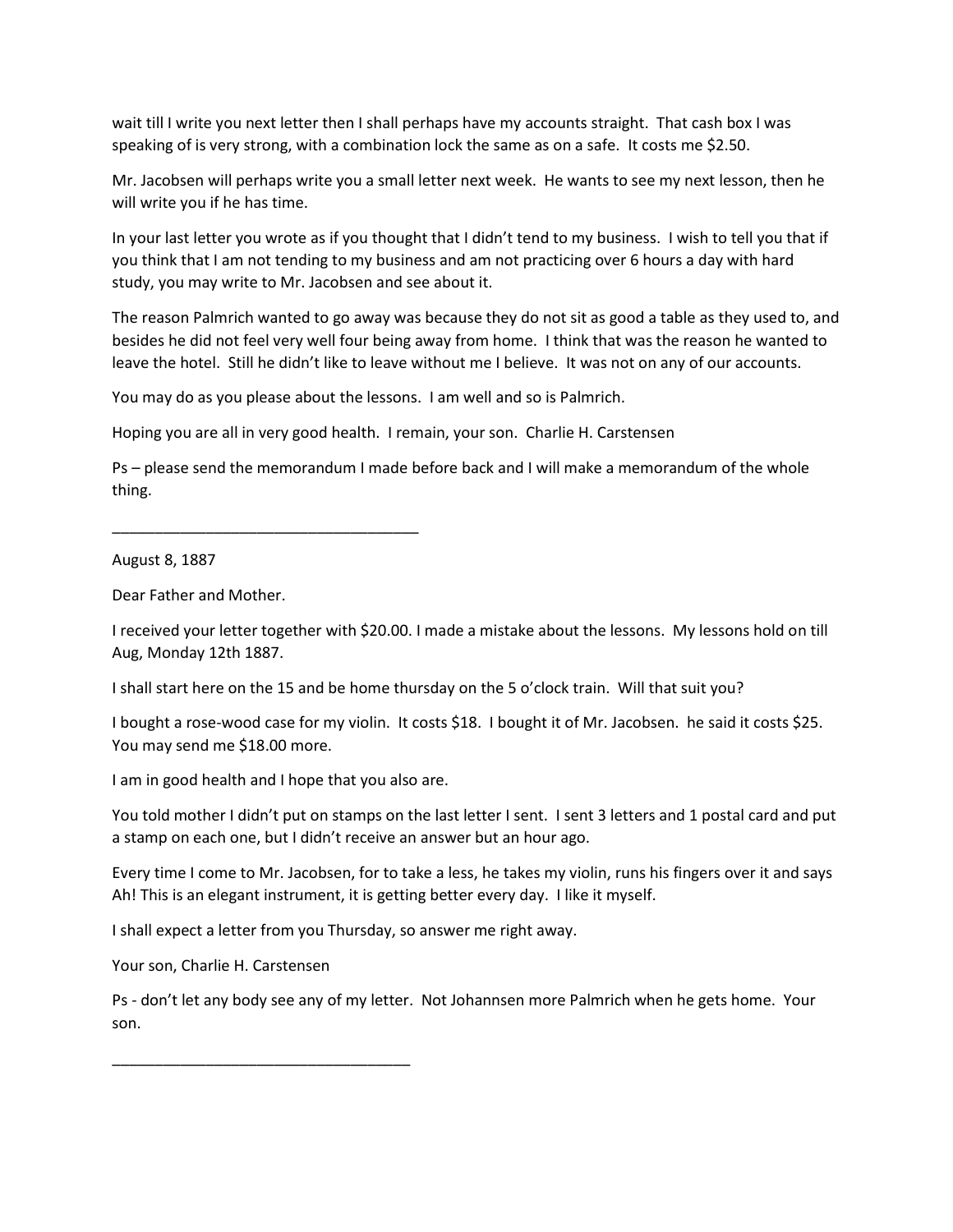August 16, 1887

My Dear Father and Mother.

You wrote that I had used so much money or something. I wish to tell you that I did not use so very much for foolishness but I have bought me a few household articles to take home. Also I have bought such things as hair brush, clothes-brush, etc. and such things. As I have got all the things I need here now I can get along cheaper here now that I could before.

Mr. Jacobsen told me he had sent a telegram and didn't receive an answer. Now he is going to write you a letter.

I did not see the letter but he told me he wrote you about me staying a year. Mr. Jacobsen is claimed to be one of the best teachers in the United States or perhaps the best.

I had my new violin tested by a fine violinist and he estimated the worth about \$150 or \$200. So you see I made a good deal that time. I guess I told you why I wanted the money you sent last? I bought a new violin box made of Rosewood. It cost me \$18.00.

You wrote me that you thought it wouldn't do me much good for to stay here a year. If you were here and seen what an increased amount of work it took to make a good violinist, you would think different. When I was home I thought that the lessons were not of much use. But now I see that it is just the lessons and practice from which you have to learn. You can't learn without lessons. I wouldn't say if it wasn't just as I say. I am just in the best part of my lessons. Called the positions. I will tell you how much it will cost you. For board and room \$240. For Lessons \$104. Total \$344. It shall not exceed \$400. I shall need a new suit of clothes and a pair of new shoes for winter. The bill may be \$370. And if I wish I can go to school here too if I wish.

Let me stay a year and you will see my fortune when I get home. It shall lbe for your good as well as my own. I have \$10 here yet. Write a letter right now before supper for so that it goes on the night train. And I will receive it here the next day at 4 o'clock P.O.

I'm praying to receive an answer from you in my wishes. I remain your most obedient son.

Charlie H. Carstensen

August 18, 1887

Dear Father and Mother.

I received your kind letter just a moment ago and see that Walnut has had a large fire.

I spoke to Mr. Jacobsen and he said that he was going to write you soon again.

I am well and hope the same of you.

\_\_\_\_\_\_\_\_\_\_\_\_\_\_\_\_\_\_\_\_\_\_\_\_\_\_\_\_\_\_\_\_\_\_\_\_\_\_\_\_\_\_\_

I tell you father I have an excellent idea. If I stay here a year, after I have learned 4 to 6 months longer here I can get a position in some Opera House as 2<sup>nd</sup> violinist and make good weight here if I wish to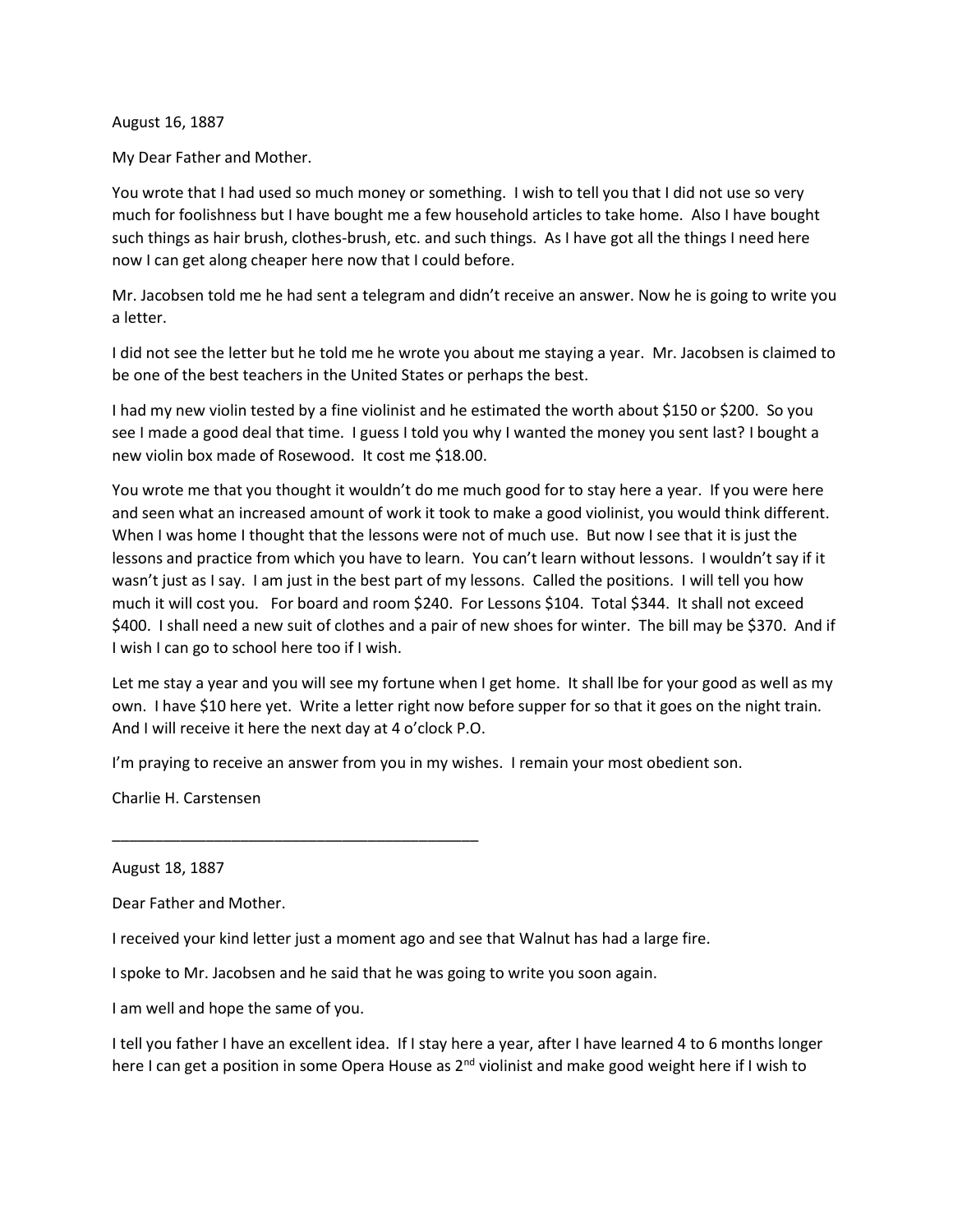take the situation. And thereby make a good deal of money and have my lessons free. You may send me \$5. I have done a great deal of practicing today, so you must excuse me for writing so bad.

Your son. Charlie H. Carstensen.

\_\_\_\_\_\_\_\_\_\_\_\_\_\_\_\_\_\_\_\_\_\_\_\_\_

Aug 23, 1887

Dear Father and Mother.

I received your letter together with \$5.00.

You asked me how I come to that idea of playing for some theatre. Well, I will tell you just how it was. I went to theatre the other night to the Chicago Opera House. I thought that I would like to play there too. You may know it well that when I take so many more lessons I will be quite a good player on my violin.

Palmrich has not sent the money yet. I don't lend money to anybody, but I guess it's all right to lend it to Palmrich aint it?

When I get lessons for \$104.00 I get one lesson for each week. I guess you can pay for each term in advance. It will cost \$20 per term of 10 weeks. \$2 a week. I get the same lessons of Mr. Jacobsen as I did before. Only I get one lesson a week. My suit of clothes will last me till about the middle of September. I shall be glad to meet Mr. Hector when he comes here.

Did Mr. Johannsen give you my tintype? I told him to.

They stold my hat and cane when I was in another room. But now I have the best room in the house heated by steam. A steam heat is in the room and it is also of very good size.

The fire department is so strong here that it is made out in has there no time.

I will tell you how I make it now. I and another young man from Boston have rented this room at \$3 a week so it costs each of \$1.50 a week for room rent. And then our meals cost us from 10 c to 25 c each. I have as good comodations here as I can get for the money.

I have my violin box locked up in my bureau drawer. I have been getting lessons right along the same as before.

I'll send you my bill for 18 lessons, till Sept 8 or Sept 9.

I hope you are all well as I am very well. Send me about \$20.00 and a long letter. I will send you my memorandum on the 1<sup>st</sup> of September 1887. I shall stay here in Chicago till September 1<sup>st</sup>, 1888, if you wish it to be so.

Hoping to hear of you soon. I remain your son. Charlie H. Carstensen

Enclosed find an envelope.

\_\_\_\_\_\_\_\_\_\_\_\_\_\_\_\_\_\_\_\_\_\_\_\_\_\_\_\_\_\_\_\_\_

Do not let any body see this letter. Enclosed find 2 cards with my full Chicago address – give 1 to Hector.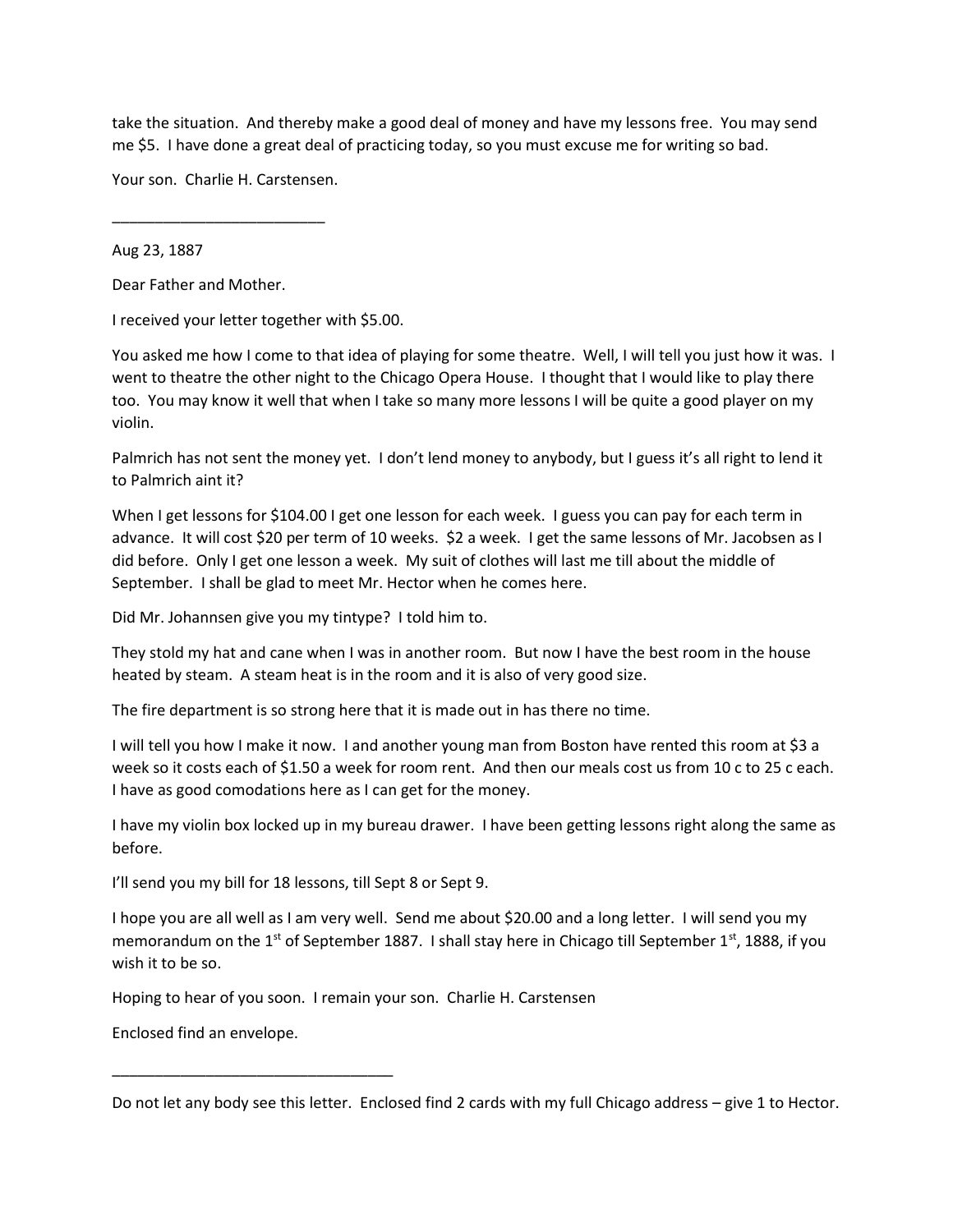September 2, 1887

I received your kind letter together with \$20.00.

I have been taking 2 lessons a week ever since June. The bill for lessons now is \$16.00. The lessons won't be up till either the  $8<sup>th</sup>$  or the  $12<sup>th</sup>$ . When I came to take my lessons yesterday Mr. Jacobsen asked me "how long I would stay?" in german. (written in German too). And I told him I would stay a hear and he said "(in german).

I got the (5<sup>th</sup>?) position in the violin now. I have bought a lot of music for theatres and (overtures and melodramatic) a nice No.1 Folio.

I and my room-mate are getting along at first rate. His home is in Exeter, Mass. He is now working in the Van Defrole Electric Works. His salary is \$2.00 per day. He is a kind man, does not drink nor loaf out at nights. He and I sometimes go to a theatre or dime museum if we get to feel too lonesome. His name in full is Fred L. Phing.

I am in the most unfortunate point of music now. There is not much from here. I wonder how Christmas will be.

I am very glad to hear of your progress in business and Katie's progress in music.

The weather here is damp.

I wish to tell you that I have bought a coffee mill for mother and a kind of a safe for you. I wanted you to have it to use instead of the box you always take to the shop. It is made of sheet iron. And has a combination lock on just like a safe. So no one can open it but those that know the combination. As you don't need any key. I shall put the coffee mill in the box and you can put the coffee mill together again. I will send them by express as soon as I receive an answer of you.

Also 2 bottles of perfume – 1 for Katie and 1 for Mother. And 2 lbs of Young Hyson tea it cost 40 cents per lb. I am going to send you how to open it are as follows: Turn the nob to the right at least 3 times to 37, then turn to the left 2 times to 10, then turn the nob to the right to 14 and box will be open.

Mr. Jacobsen said I had ought to take 2 lessons a week but I guess 1 lesson a week is enough. I shall stay in Chicago till  $1^{st}$  of Sept 1888. A year from yesterday. It is a long time and I will have an excellent chance to learn. I am going to buy me some books to instruct me about the leaders part. I bought a book telling me just how to get a job playing for a traveling show. When I get home I will want you to learn me how to play the cornet, so I can make lots more money if I can play both cornet and the violin. I shall go out as leader if I can.

A man who plays  $2<sup>nd</sup>$  violin gets from \$15 to \$18.00 and traveling fare per week. And Leaders get from \$25 to \$50 and traveling fare. So you see the difference between the price, and a leader must play more than one instrument. Enclosed please find the bills for lessons. Please lend \$20.

That case I am going to send cost \$5.95. The general price is \$7.00 but I got it cheaper. The coffee will cost \$1.25, perfume \$.50 and tea \$.80.

Don't let Uncle Ingwer Carstensen or any body else know how to open it. If they should find out you can change it to a different number.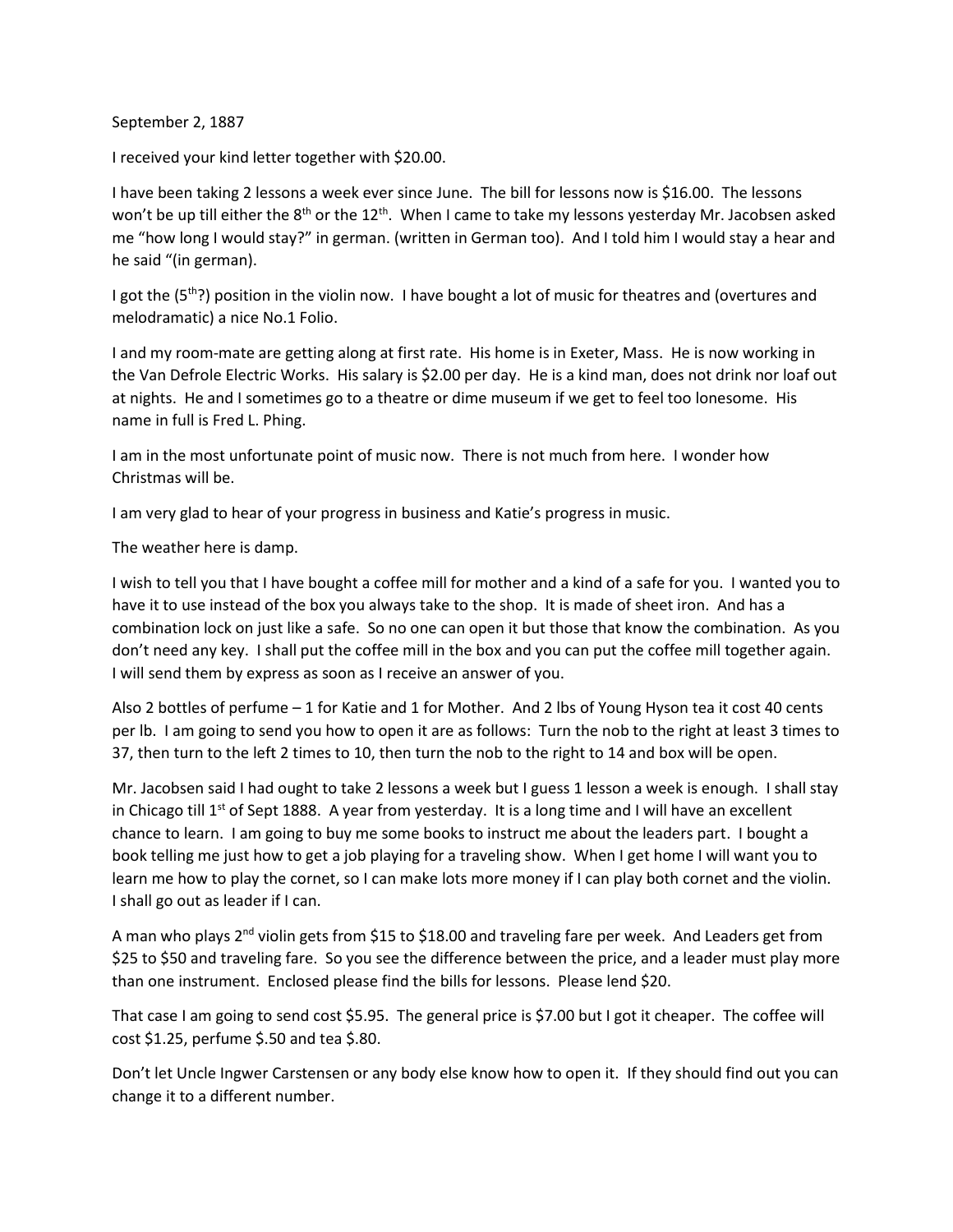My violin box is made of Rosewood just like our piano. It attracts lots of attention on the street I have got a large shape as I had at home only is wider. When I took my lesson Mr. Jacobsen said he used to stand up at 5 o'clock and practice till 10 o'clock. And then some in the afternoon besides. I guess I will try that too.

I guess my trip to Chicago will be about \$700.00 from June 1, 1887 on till Sept 1, 1888. 15 months.

Now I must close. Your most obedient son.

\_\_\_\_\_\_\_\_\_\_\_\_\_\_\_\_\_\_\_\_\_\_\_\_\_\_\_\_\_\_

Charlie H. Carstensen

Ps – let Mr. Hector take my overcoat along when he comes, or else you must send it.

Sept 11, 1887

Dear Father and Mother.

I received your letter and \$20.0. I have now good news. It makes me happy just to think of it. In one week from now I can get a situation as soloist on the stage just for one week and can get from 25 to 35 dollars a week. I guess I'll wait till the middle of October.

This place is called the South Side Dime museum. I can play the same piece over every hour from 12 am till 10 pm o'clock. I thought of this by introducing myself to the piano player of the museum. He told me I could get \$40.00 for a week easy. So I am going to try it once. I have also bought some more music.

I have been using lots of money now but I shall work for it so as to pay it all back to you. I have payed \$8.00 down on my lessons. I must pay \$28.00 for lessons in advance, so send me \$40.00 if you can spare it. Enclosed find bill.

So you see that I can get a job if I wish.

My roommate has left me. So I am all alone. Don't tell any-body about that I said I was going to get a job.

Mr. Jacobsen must not know it.

I will room with a pianoist private house in 3 weeks.

Answer me as soon as you can.

Your Son. Charlie H. Carstensen

(several round stamps on the page with his name, Walnut, Iowa and Violinist)

Sept. 23, 1887

Dear Father & Mother.

\_\_\_\_\_\_\_\_\_\_\_\_\_\_\_\_\_\_\_\_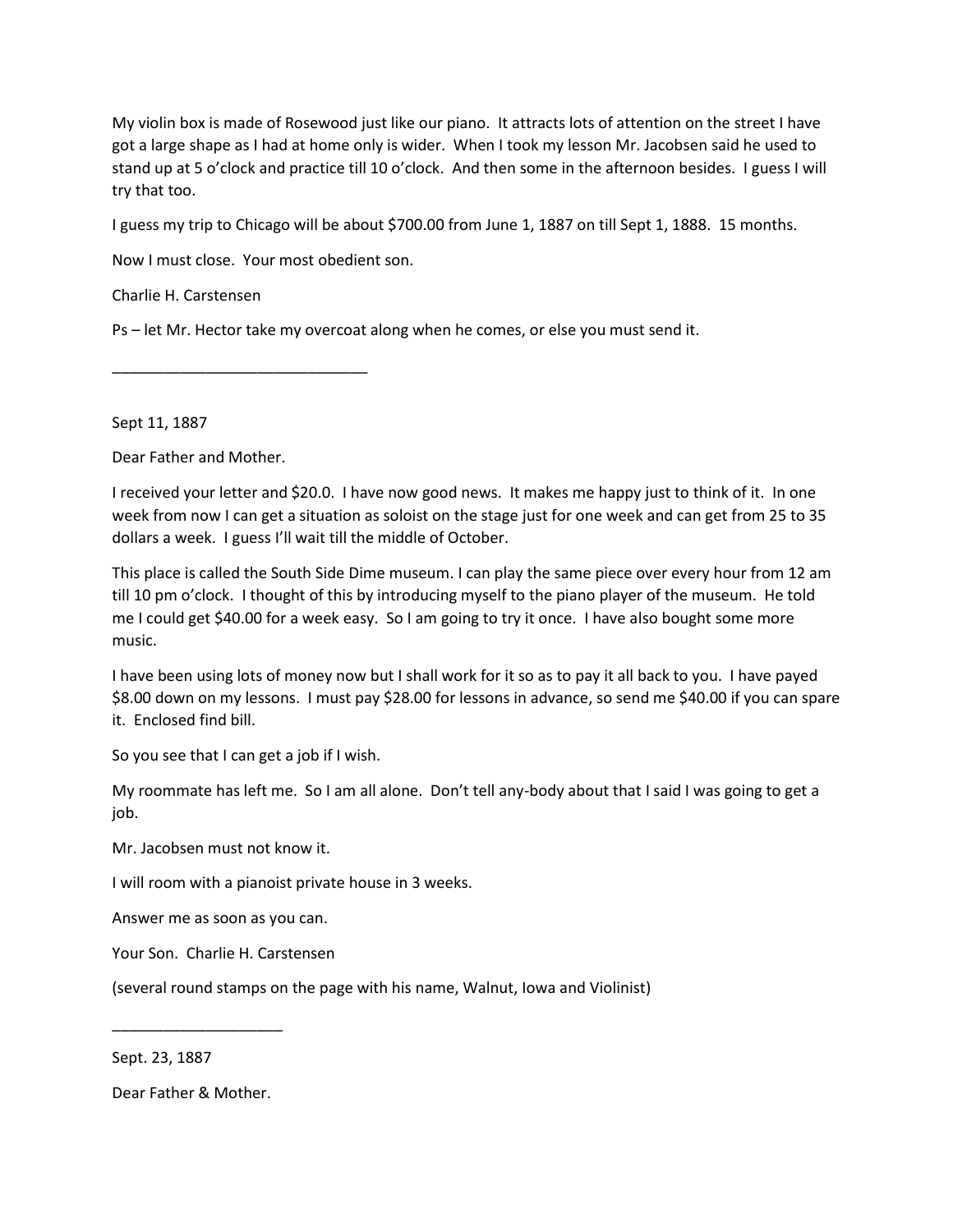I wish to tell you I have received your \$40 on the 16<sup>th</sup> last. How much have you sent me in all now? I believe it is about \$368.00.

My bow brokoe again in July and I lent a bow from the manager of the hotel. He had one it was a cheap bow not worth 50 cts. I used it till now and he asked to have it back. I gave it to him and asked Mr. Jacobsen where to get a good bow for little money. He advised me not to go to a music store because you could pay a high price for a bad bow. So he said he would be get me a nice bow that I could keep for years. So I told him to do so, and 3 days afterwards I came to get a lesson and he said to me "I have got a great bow for little money, and a chinrest. The bow costs \$11.00 and the chinrest \$1.25, making the \$12.25.

I have been taking 2 lessons a week till now right along from June 1. Mr. Jacobsen told me to do so. I will commence to take 1 lesson a week soon.

Be sure and send the money. I want to pay Jacobsen for his bow. I payed \$26 for lesson and some for board. I have my accounts about straight now. After this I will need no more money only for lessons and board.

I received a letter from Miss Higgins and see you are all well. Tell Katie to play accompaniments a little and practice on singing.

My pants are too short and nearly worn out. My old coat and vest is all right.

I tell you my position, fingering, and bowing was wrong to the outmost when I came here. If I had stayed home another year I could not have been reformed. And it is so with all the rest of Miss Hugginsschoolars. Don't tell any body of it. I cannot play so well with impression as I went away. I have the 6<sup>th</sup> position now, and singers exercises. There are excercises in all the positions.

I will have lots of work to get through. I had lots of work to reform my position. Just look at the piano. How easy it is to learn against the violin. I thought I could play pretty well when I came here, but when I stood before my teacher and showed him my positions he said in German "(in german)". So I had to learn everything over.

Please answer me I am making progress now.

Your Son. Charlie H. Carstensen

Ps – Jacobsen sayed the next lesson he was going to learn me something else soon.

Ps – I will meet Hector at the CRIPRR Depot.

\_\_\_\_\_\_\_\_\_\_\_\_\_\_\_\_\_\_\_\_\_\_\_\_\_\_\_\_\_\_\_\_

Dear Father and Mother.

Mr. Hector has been here, he has bought me a new suit of clothes, under ware, shoes, and a plug hat, something like yours. Now I lack of money. I have been waiting for a letter from you but I have not received only one after the \$40 were sent.

Sept 31, 1887 (!)